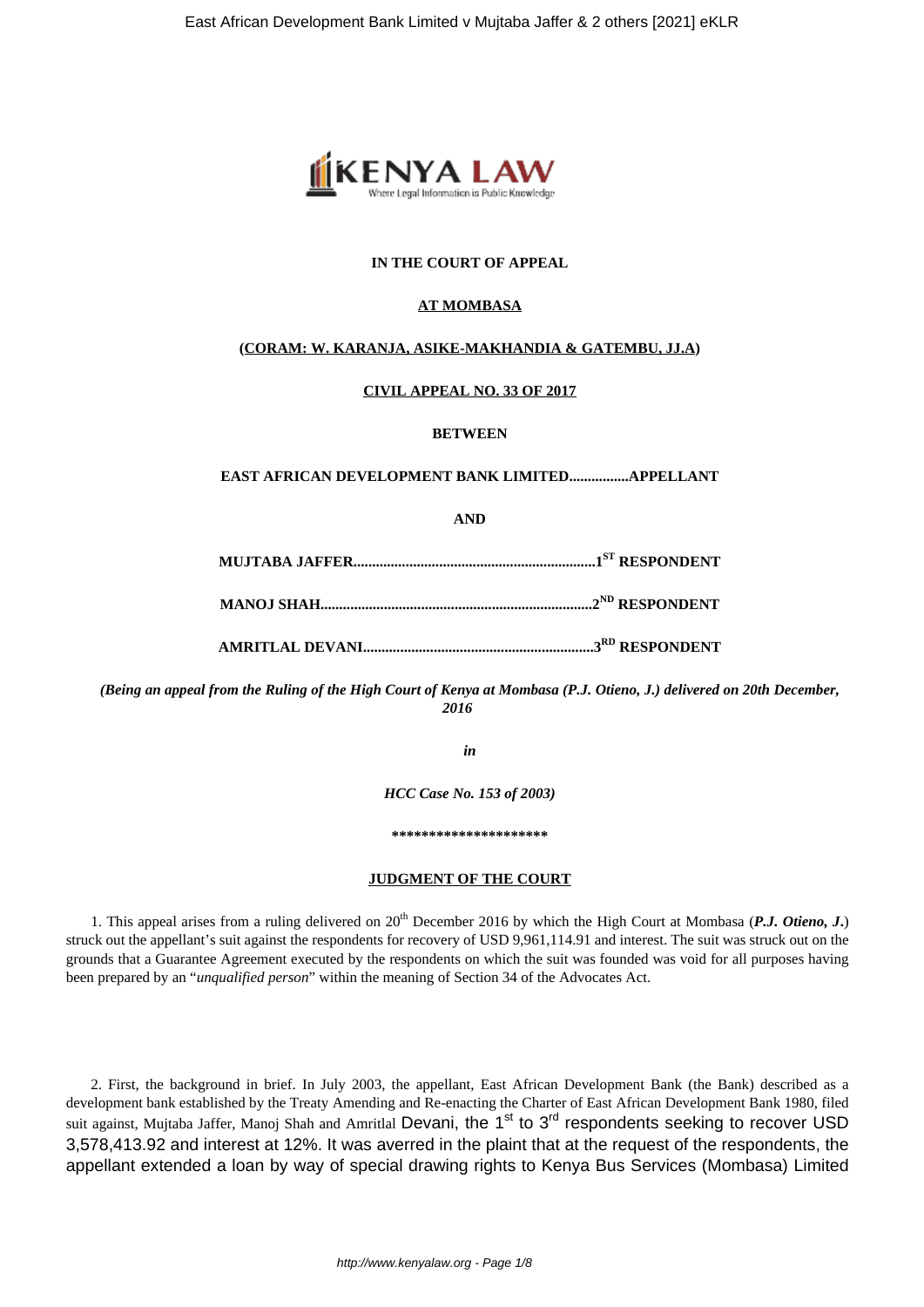(hereafter referred to as the principal debtor or as Kenya Bus) under a loan agreement dated  $1<sup>st</sup>$  October 1998; that by a written guarantee of the same date, the respondents agreed to guarantee the due and punctual payment of the loan by Kenya Bus; that thereafter the loan was disbursed but Kenya Bus subsequently defaulted in the repayment of the loan and as at  $1<sup>st</sup>$  March 2003, the said amount of 3,578,413.92 and interest at 12% per annum was outstanding, in respect of which the Bank sought to recover from the respondents under the said guarantee.

3. In their statement of defence, the respondents admitted that a loan agreement was made between the Bank and Kenya Bus but that the Bank "*had agreed to take, in addition to the personal guarantees of the* [respondents] *a first legal charge over the principal debtor's property known as Mombasa Island/Block* I/315…as well as a floating debenture over the principal debtor's entire movable assets present and future"; that the respondents agreed to enter into and execute the guarantee in favour of the Bank on the assurance and understanding that the Bank would also have as security for the repayment of the debt from Kenya Bus, a valid registered charge and valid registered debenture but that the Bank in breach of its fiduciary duty to the respondents failed to exercise due care with the result that the security was not taken and that the respondents were therefore entitled to be discharged from their obligations under the guarantee.

4. It was pleaded further in the defence, that receivers appointed by the Bank took possession of the property and all the vehicles, machinery and moveable assets of Kenya Bus but failed to take proper care of those assets with the result that massive thefts and pilferages took place thereby diminishing the value of the assets available for recovery of the Bank's debt to the detriment of the respondents. It was contended that in the circumstances the respondents were entitled to be released and discharged from the guarantee.

5. In an amended plaint dated  $5<sup>th</sup>$  August 2010, the Bank pleaded that as security for the loan facility, Kenya Bus agreed to charge its property and assets, including its property Mombasa Block I/315 by a debenture registered on 24<sup>th</sup> November 1998; that on  $10<sup>th</sup>$  April 2001 the Bank appointed receiver managers over the assets of Kenya Bus and that during the pendency of the suit, in 2006 the receiver managers sold the said property Mombasa Block I/315 and realized an amount of Kshs.38,000,000.00 which was credited to the loan account leaving an outstanding balance of USD 9,961,114.91 which it claimed from the respondents together with interest.

6. In their amended defence dated 23rd August 2010, the respondents averred that *"the said guarantee was executed by all of them after the execution of the loan agreement the debenture and the charge"* and consequently there was no consideration for the guarantee, alternatively the consideration was past. Of relevance to this appeal, the respondents in paragraph 15 the amended defence pleaded:

**"***15. Without prejudice to any of the foregoing and in further alternative the defendants will aver that the said guarantee, which according to its tenor was enforceable within Kenya and was to be governed in all respects by the laws of the Republic of Kenya and any actions to be part file thereon or connected with the enforcement thereof were to be brought in the court in Kenya and the same was totally unenforceable, invalid and void as initio (sic), as it was prepared not by any advocate holding a valid current practising licence to practice as an advocate in Kenya, instead it was prepared by the Secretariat of the plaintiff from Uganda***."**

7. The Bank filed a reply to amended defence dated  $13<sup>th</sup>$  February 2013. In paragraph 11 thereof, the Bank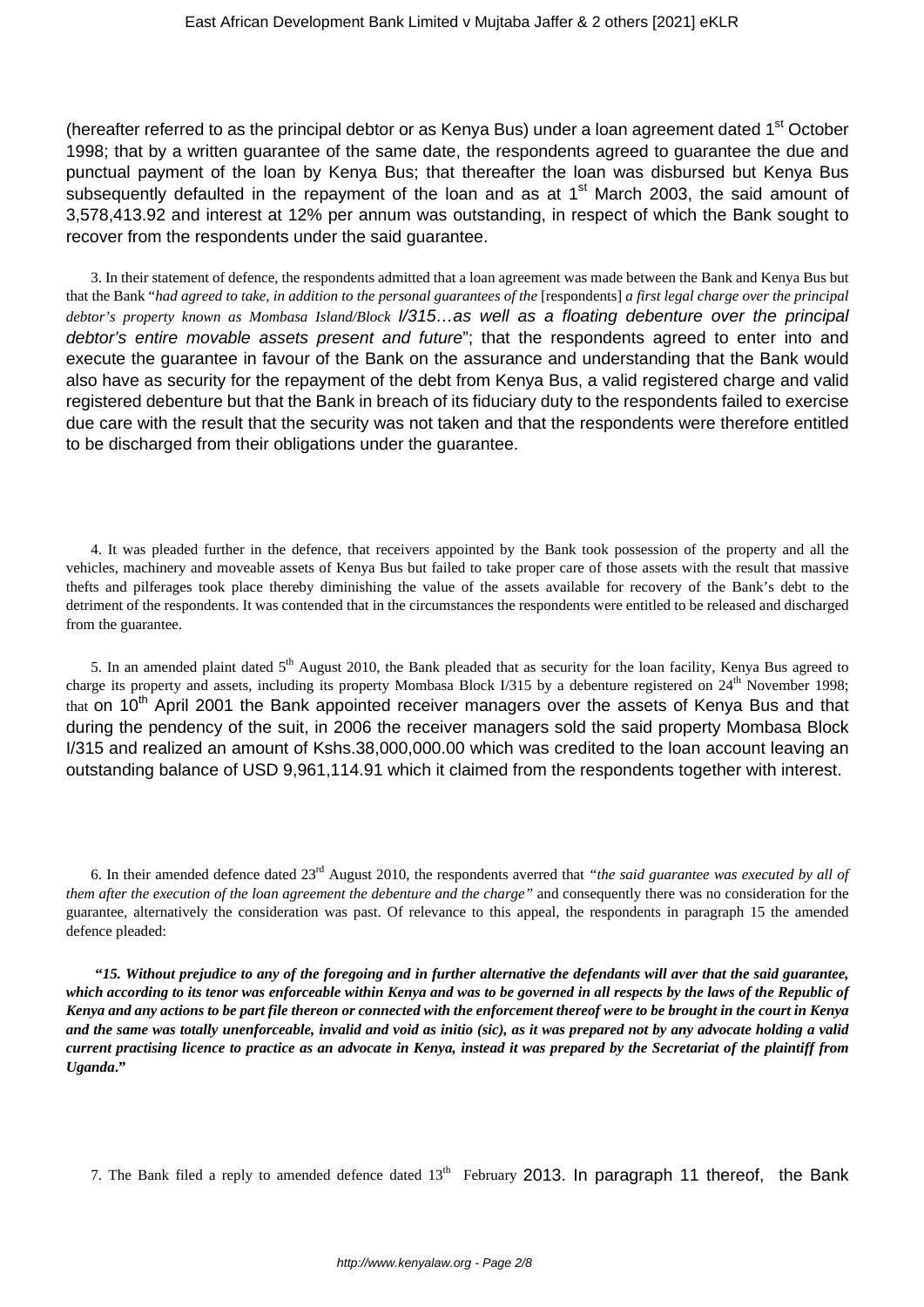#### averred:

**"11.** *In response to paragraph 15 of the amended defence, the plaintiff avers that the said guarantee prepared by its Secretariat was enforceable within Kenya and was to be governed in all respects by the Laws of the Republic of Kenya. The plaintiff denies that the same was totally unenforceable, invalid and void abinitio and puts the defendants to strict proof thereof. The guarantee in issue does not fall under Section 34 of the Advocates Act because it is not a document relating to conveyance of property, formation of a company, formation or dissolution of partnership, grant of probate or legal proceedings. The guarantee is therefore valid and enforceable in law***."**

8. About two years later, on 28<sup>th</sup> May 2015, the respondents presented an application dated 26<sup>th</sup> May 2015 that culminated in the ruling the subject of this appeal in which they applied for an order that the Bank's plaint as amended be struck out with costs on the grounds that the agreements sought to be enforced by the Bank were illegal and void in law. In his affidavit in support of that application, Manoj Shah, the 2<sup>nd</sup> respondent deposed that the security instruments were drawn by a person not known nor recognized under the Advocates Act, namely

*"the Secretariat, East African Development Bank".*

9. In opposition to the application, the Bank filed grounds of opposition asserting, among other things, that a guarantee is not one of the documents that have to be prepared by an advocate; that the guarantee is a contract between the Bank and the respondents conferring rights and imposing obligations between them; that the guarantee complies with all legal requirements including payment of stamp duty on it; and that this was not a clear case for striking out.

10. In addition to the grounds of opposition, a Principal Investment Officer of the Bank, Robert Muriithi, in his replying affidavit deposed that based on advice of his counsel, the loan agreement and the guarantee are not among documents prescribed under Section 34 of the Advocates Act that must be drawn or prepared by an advocate; that while the guarantee document indicates that it was prepared by the Secretariat of the Bank, it was in fact prepared by the law firm of Anjarwalla and Abdulhussein & Company Advocates. He exhibited to his affidavit copies of letters dated  $4<sup>th</sup>$  September 1998, 1<sup>st</sup> December 1998. and  $2^{nd}$  December 1998 exchanged between that firm and the Bank in connection with the preparation of the security documents. He stated that the security documents including the guarantee were duly approved by the respondents at a meeting held on 8<sup>th</sup> October 1998.

11. An affidavit sworn by Rugambwa Cyril Pesha, an advocate of the High Court of Tanzania was also filed in answer to the application in which he deposed that he worked for the Bank between June 1995 and December 2005 and was involved in "the securitization for the loan" the Bank was advancing to Kenya Bus and that he was aware that the security documents were prepared and registered by Anjarwalla Abdulhussein & Company advocates.

*12.* In a supplementary affidavit in answer to those affidavits, Manoj Shah deposed that it was clear that Rugambwa Cyril Pesha was in the employment of the Bank during the period when the alleged securities were drawn and reiterated that from the body of the documents, it was clear that they were drawn by "The Secretariat, East African Development Bank."

13. Having considered the material presented before him, the learned Judge of the High Court delivered the impugned ruling ON 20<sup>th</sup> December 2016, and as already indicated, struck out the suit. The Judge found that the quarantee agreement fell under Section 34 of the Advocates Act under which unqualified persons are prohibited from preparing. The learned Judge stated:

*"25. My reading of that provision of the law and the document upon which the suit is grounded leave me with no doubt that*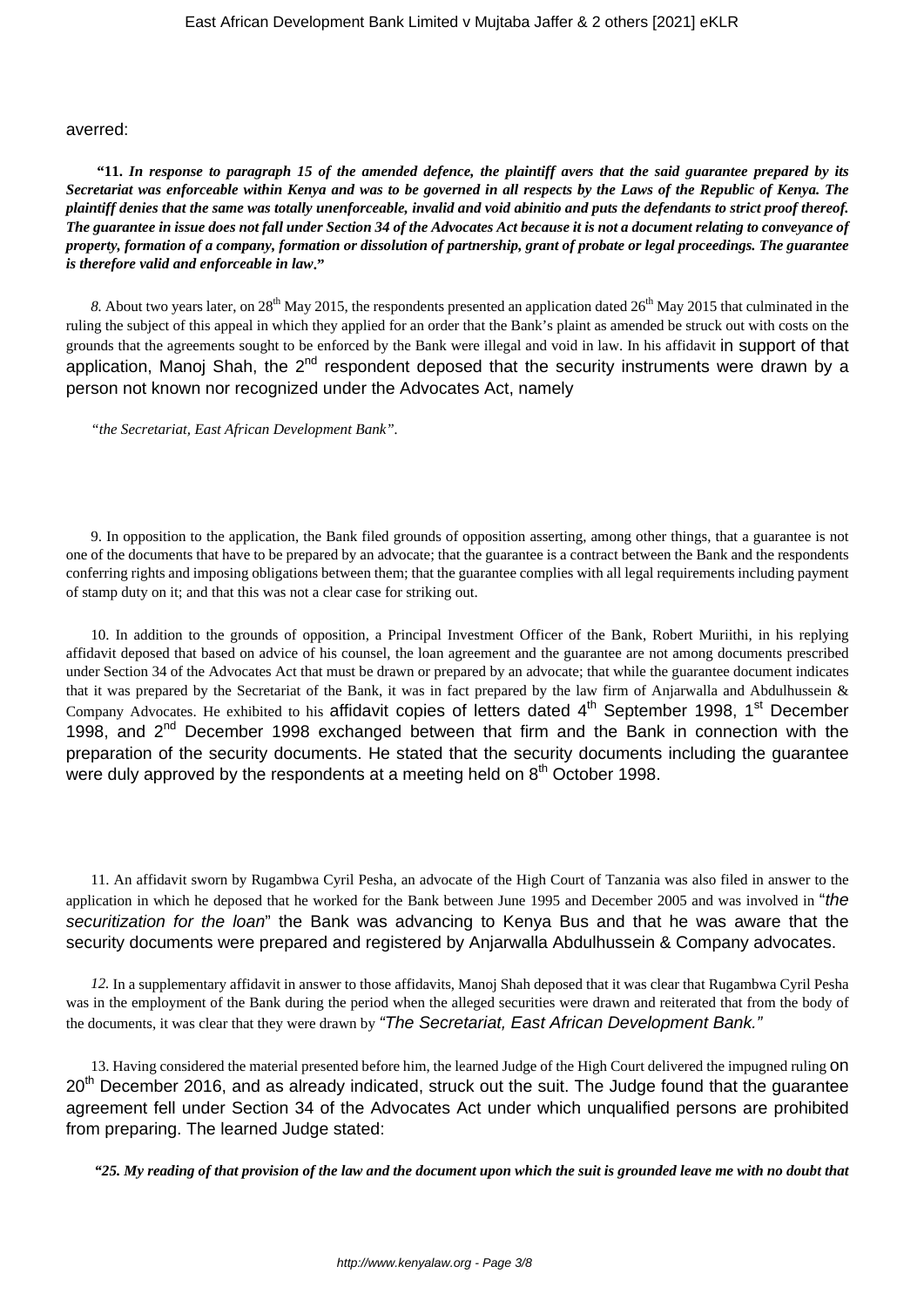*the guarantee* **agreement is a document, as it shows to be an assurance for the payment of the money advanced to Kenya Bus Services (Mombasa) Ltd, that the Kenyan law forbid an unqualified person from preparing or drawing."**

14. The Judge went on to say that the law forbids an unqualified person, which Mr. Pesha is conceded to have been by the confirmation of the Law Society of Kenya, from preparing a document that he did prepare; that he was therefore not qualified to act in preparation and drawing a document which it was the preserve of an advocate in Kenya to prepare. The Judge found support in the decision of the Supreme Court of Kenya in the case of *National Bank of Kenya Ltd vs. Anaj Warehousing Ltd [2015] eKLR* before concluding thus:

**"***29. Having come to the conclusion that the guarantee agreement was a document as defined under Section 34(1) g (sic) the Advocates Act, and having found that it is void for all purposes, and the suit herein being grounded on the document so found, it follows that there is no suit that merits being sustained to be heard on the merits***."**

15. That is the decision that has been challenged in this appeal by the Bank through learned counsel *Mr. Kiragu Kimani SC* who appeared with *Mr. Queenton Ochieng* learned counsel on the grounds that the decision constitutes an erroneous exercise of judicial discretion; that the Judge erred in holding that the guarantee was prepared by an unqualified person when it was in fact prepared by the law firm of Anjarwalla and Abdulhussein & Company Advocates; that the Judge did not follow the principles enunciated by the Supreme Court of Kenya in **National Bank of Kenya Ltd vs. Anaj Warehousing Ltd** and that the Judge should have followed the principles set out by the Supreme Court of England in the case of **Patel vs. Mirza (2014) EWCA Civ. 1047**.

16. The respondents strenuously opposed the appeal through learned counsel *Mr. Ochieng O'doul* who led the firm of Majanja Luseno & Company Advocates and urged us to uphold the decision of the High Court.

17. In considering the appeal, the beginning point is that the decision of the learned Judge involved exercise of judicial discretion. Accordingly, the circumstances in which this Court may interfere with such decision are limited. As stated by *Madan, JA* in *United India Insurance Co. Ltd vs. East African Underwriters (Kenya) Ltd [1985] E.A 898***,** at page 908:

*"The Court of Appeal will not interfere with a discretionary decision of the judge appealed from simply on the ground that its members, if sitting at first instance, would or might have given different weight to that given by the judge* **to the various factors in the case. The Court of Appeal is only entitled to interfere if one or more of the following matters are established: first, that the judge misdirected himself in law; secondly, that he misapprehended the facts; thirdly, that he took account of considerations of which he should not have taken account; fourthly, that he failed to take account of considerations of which he should have taken account, or fifthly, that his decision, albeit a discretionary one, is plainly wrong."**

18. Earlier, in *D.T. Dobie & Company (Kenya) Ltd vs. Muchina [1982] KLR Madan, JA* had cautioned that the power to strike out a pleading should be exercised only after the court has considered all the facts, but it must not embark on the merits of the case itself as that is the preserve of the trial judge; that the court ought to act very cautiously and carefully; that if an action is explainable as a likely happening which is not plainly and obviously impossible the court ought not to over act by considering itself in a bind to summarily dismiss the action; and that a court of justice should aim at sustaining a suit *rather than terminating it by summary dismissal, and that "normally a law suit is for pursuing it."* He went further to state that no suit ought to be summarily dismissed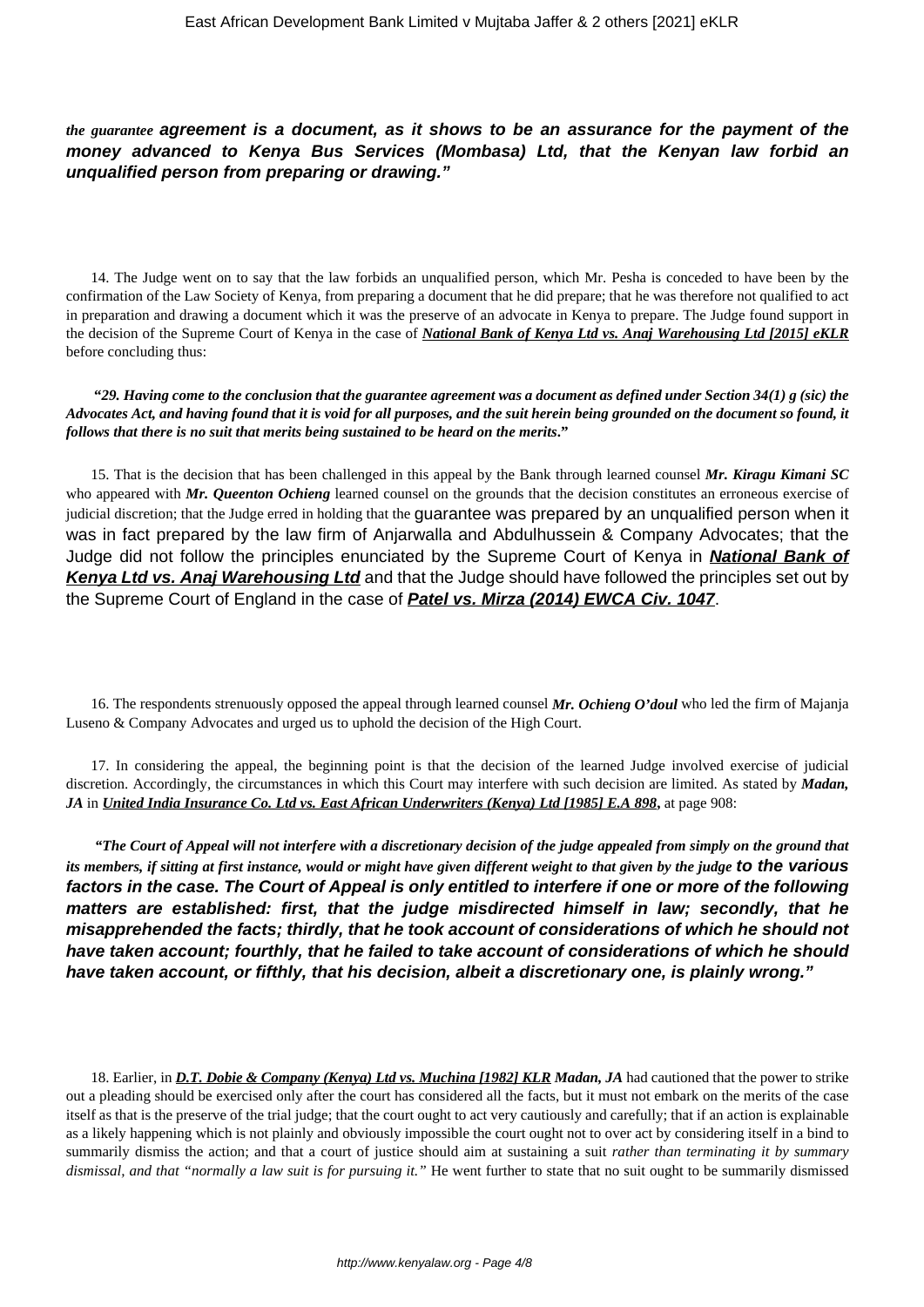unless it appears so hopeless that it plainly and obviously discloses no reasonable cause of action and is so weak as to be beyond redemption and incurable by amendment; that if a suit shows a mere semblance of a cause of action, provided it can be injected with real life by amendment, it ought to be allowed to go forward for a court of justice ought not to act in darkness without the full facts of the case before it.

19. With those principles in mind, we turn to consider the appellant's grievances beginning with the principal question whether the finding by the learned Judge that the guarantee was prepared by an unqualified person is well founded.

20. Mr. Kimani submitted that even assuming that there was a requirement that a guarantee is a document that required preparation by an advocate, it was not, as the Judge expressed, prepared by Mr. John Pesha. It was submitted that the guarantee as well as the other security documents were in fact prepared by the firm of Anjarwalla and Abdulhussein & Company Advocates but under the supervision of Mr. Pesha; that the learned Judge made his finding in that regard without evaluating and appreciating all the uncontroverted evidence that was placed before him, particularly the correspondence that was exhibited to the replying affidavit of both Robert Muriithi and that of Pesha.

21. Mr. Oduol, counsel for the respondents on the other hand submitted that there is no contest that the guarantee together with the other security documents were drafted by the Bank's inhouse counsel Mr. Pesha, an advocate of the High Court of Tanzania who did not qualify to do so, and not the firm of Anjarwalla and Abdulhussein & Company Advocates as claimed by the appellant; that the guarantee, as well as the other security documents indicate clearly that they were drawn by the Secretariat of East African Development Bank and the finding by the Judge in that regard is therefore correct.

22. On our part, we consider that, whether the guarantee agreement was prepared by Mr. Pesha, or by the Secretariat of the Bank or by the firm of Anjarwalla and Abdulhussein & Company Advocates is a question of fact. It is evident, and plain for anyone to see from the guarantee agreement itself, that it is indicated at page 4 thereof, "*Drawn by: The Secretariat, East* African Development Bank... Kampala, Uganda." Indeed, the Bank in paragraph 11 of its reply to amended Defence reproduced above appears to have acknowledged as much when it pleaded, "the Plaintiff avers" that the said guarantee prepared by its secretariat was enforceable within Kenya…". It is perhaps the reason the learned Judge appears to have proceeded on the basis that it was a foregone conclusion that the guarantee was prepared by Mr. Pesha. In that regard, the Judge expressed:

*"This court as a state organ is bound to observe the rule of law which is the bastion of democracy and the well-being of every civilized society. The law forbids an unqualified person, which Mr. Pesha is conceded to have been by the confirmation of the Law Society of Kenya,* **from preparing the document he did prepare. He was therefore not qualified to act in preparation in drawing a document which it was the preserve of an advocate in Kenya to prepare. Now that he did so, he contravened the law and that cannot be blessed or countenanced by this court."**

23. The learned Judge does not appear to have considered it necessary to interrogate the claims in the affidavits filed in opposition to the application to the effect that the documents were prepared by the said firm of advocates. Indeed, the only issue the Judge identified and addressed in his ruling, namely "whether the guarantee is a document the law dictates must be prepared by an advocate as defined in law and if so the effect of such a document not being prepared by an advocate" does not appear to have left room for an inquiry as to who drew the documents.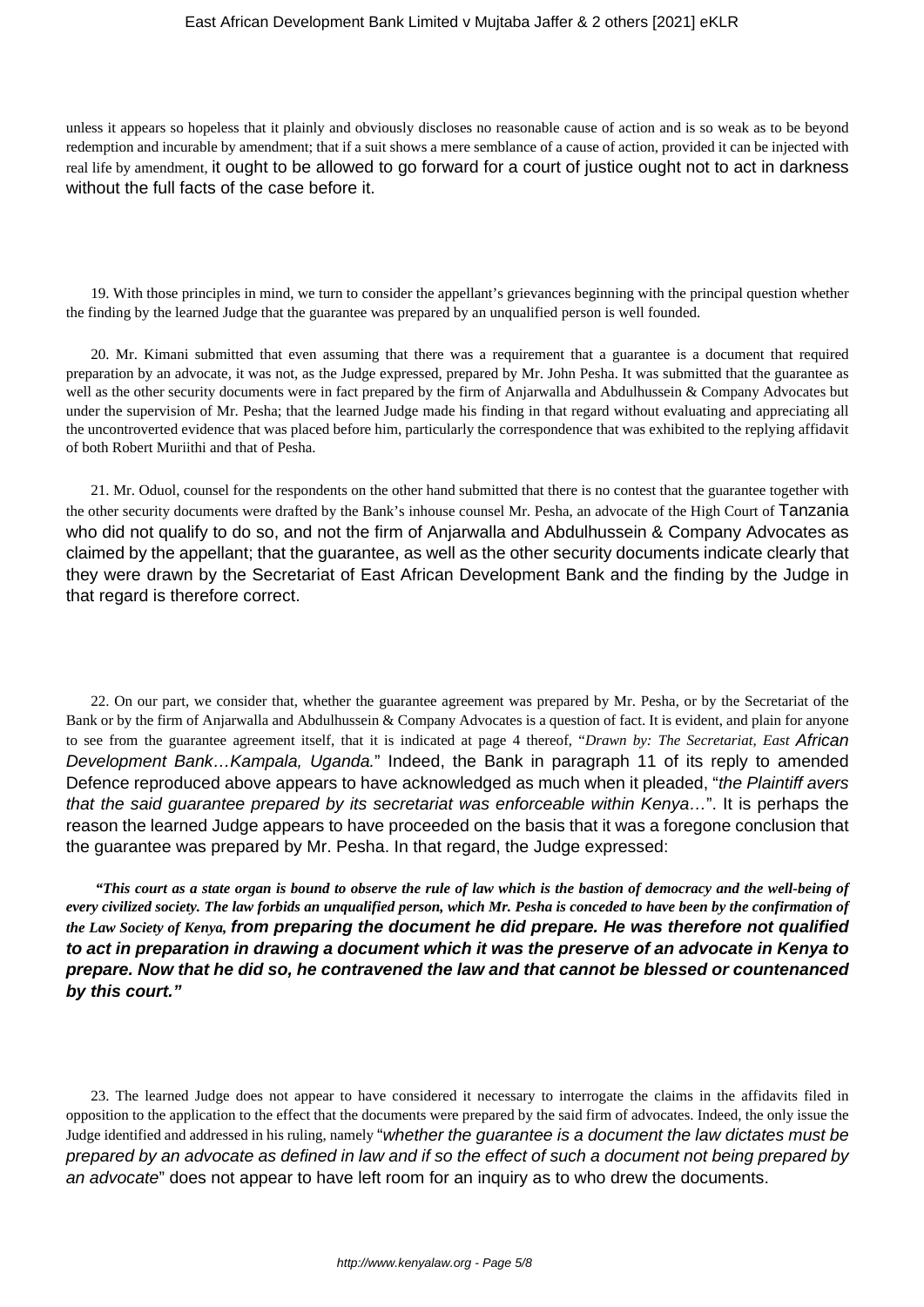24. There was material placed before the Judge that appeared to paint a different picture but which the Judge does not appear to have considered. In a letter dated  $10<sup>th</sup>$  August 1998, for instance under the subject heading "Legal Documentation Term Loan SDR 1,600,000 to Kenya Bus Services (Mombasa) Ltd", PVR Rao, Financial Consultant, Tact Consultancy Services wrote to the Secretary/Counsel of the Bank and stated that,

"*Anjarwalla and Abdulhussein & Company Advocates have been authorized by my clients Kenya Bus Services (Mombasa) Ltd, to prepare and register the legal documentation relating to the above term loan approved by EADB*."

25. On 4<sup>th</sup> September 1998, the said firm of advocates wrote a letter transmitted by facsimile to Mr. Pesha of the Bank under the subject reference "*Term Loan SDR 1,600,000 to Kenya Bus Services (Mombasa) Limited ("KBS")"* in which they stated as follows:

"Further *to our telephone conversation on 2nd September 1998, we look forward to receiving from you (preferably by email) a copy of a Legal Charge, Debenture, Chattels Mortgage and personal Guarantee which you have approved before a transaction in Kenya. We confirm that upon receiving the same we shall be pleased to draft the securities as you requested we do, in view of the time pressures on your side. These draft will enable us to draft documents along the lines of documents previously acceptable to you and which can hopefully be agreed more speedily.*

*You can send the document directly to the writers email address…*

*We look forward to receiving the above-mentioned documents as soon as possible and also receiving your comments on the loan agreement sent to you on 31st August 1988 which you told us that you will be dealing with early next week.*

*Yours faithfully*

*Anjarwalla Abdulhussein & Co*"

That letter was copied to Mujtaba Jaffer, the 1st respondent.

26. In his letter dated  $1<sup>st</sup>$  December 1998, the  $1<sup>st</sup>$  respondent as director of Kenya Bus requested the Bank to disburse the loan amount and directed the Bank how the loan proceeds would be channeled. The following day, by a letter dated 2nd December 1998, the said advocates transmitted to the Bank, original Debenture dated 13<sup>th</sup> November 1998; two counterpart dated 13<sup>th</sup> November 1998, certificate of lease in respect of the property known as Mombasa/Block 1/315 and of more relevance, "original and one counterpart of the Guarantee Agreement dated  $1<sup>st</sup>$  October 1998 between M. Jaffer, M. Shah, A. Devani and [the Bank]" which were duly acknowledged as having been received by the Bank.

27. Based on the correspondence, to which the learned Judge made absolutely no reference, it seems to us that the critical question, who prepared the security documents, was not one that could be conclusively answered by mere reference to the security documents themselves. In our view, those documents raised questions whether the statement on the face of the security documents that they were drawn by the secretariat should have been taken at face value. With respect, the presumption or finding by the learned Judge that the documents were prepared by Mr. Pesha, being the basis on which the Bank's suit was struck out, was not well founded. As Madan JA cautioned in **D.T. Dobie & Company (Kenya) Ltd vs. Muchina** (above) the power to strike out should be exercised only after the court has considered all the facts. Clearly, the learned Judge in this case did not consider all the facts placed before him.

28. We agree, therefore, with counsel for the appellant that the finding by the learned Judge that the guarantee was not drawn by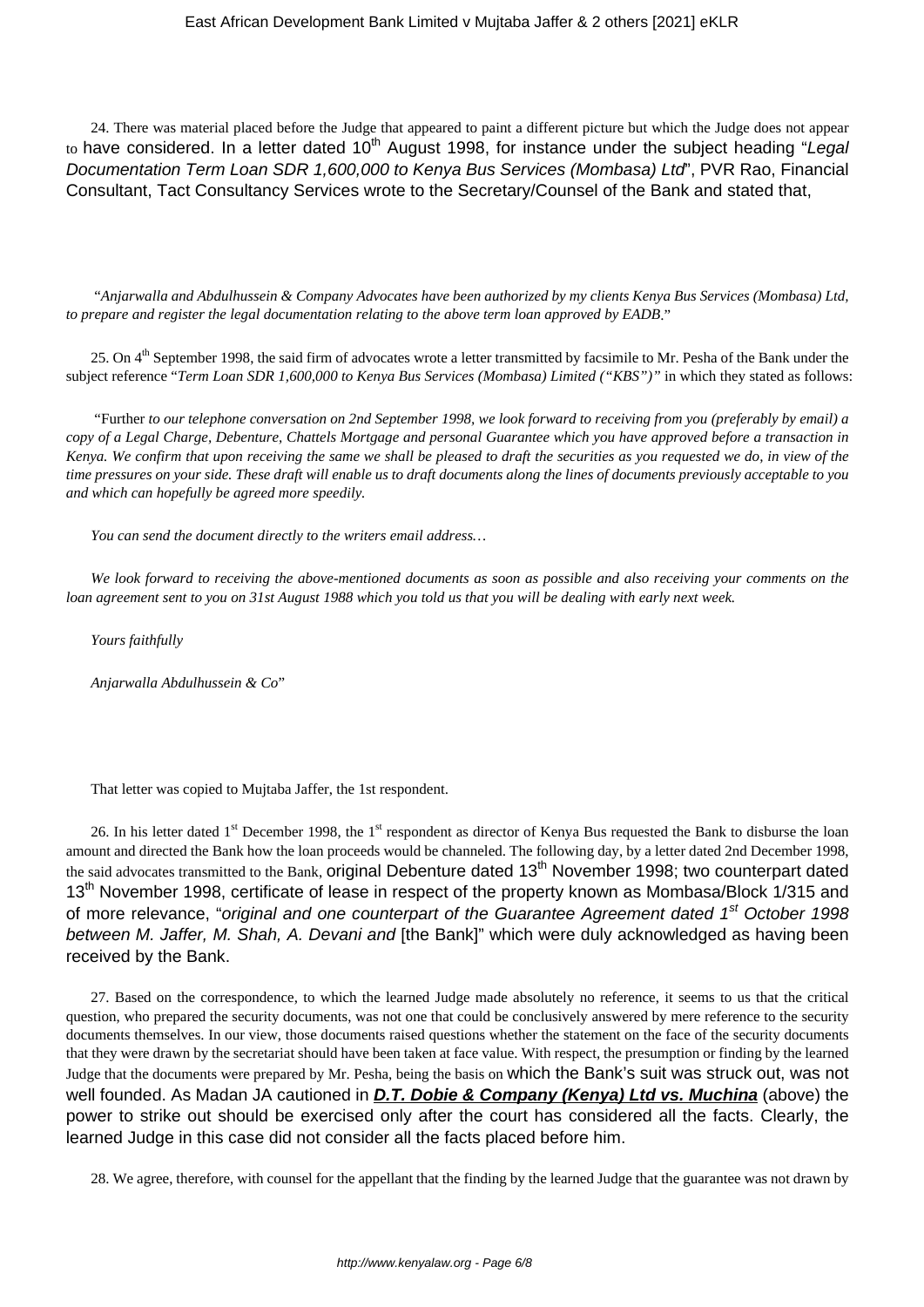an advocate was arrived at without evaluating and appreciating all the evidence that had been placed before him. It was not a clear case for striking out. The result is that in reaching his decision, the learned Judge failed to take into account considerations of which he should have taken account of. We are therefore entitled to interfere with the exercise of discretion by the learned Judge. See *Mbogo vs Shah [1968] E.A. 93*.

29. Given that the finding or presumption by the learned Judge that the guarantee was not drawn by an advocate was the fulcrum on which the decision to strike out the suit was founded, and given also the conclusion we have reached in that regard, it is unnecessary to consider the secondary questions on which counsel addressed us as to whether a guarantee may be prepared by an unqualified person; whether the learned Judge misinterpreted the principles set by the Supreme Court of Kenya in **National Bank of Kenya Limited vs. Anaj Warehousing Limited** (above) and whether the Judge ought to have followed the decision of the Supreme Court of England in **Patel vs Mirza** (above).

30. In conclusion therefore, we allow the appeal. We hereby set aside the ruling and orders given on  $20<sup>th</sup>$  December 2016. We substitute therefor an order dismissing the respondents' application dated 26<sup>th</sup> May 2015 with costs to the appellant.

The appellant will have the costs of this appeal.

# **DATED AND DELIVERED AT NAIROBI THIS 9TH DAY OF JULY, 2021.**

**W. KARANJA**

**......................................**

**JUDGE OF APPEAL**

## **ASIKE-MAKHANDIA**

**......................................**

**JUDGE OF APPEAL**

**S. GATEMBU KAIRU, FCIArb**

**.....................................**

# **JUDGE OF APPEAL**

I certify that this is a true copy of the original.

Signed

**Deputy Registrar**